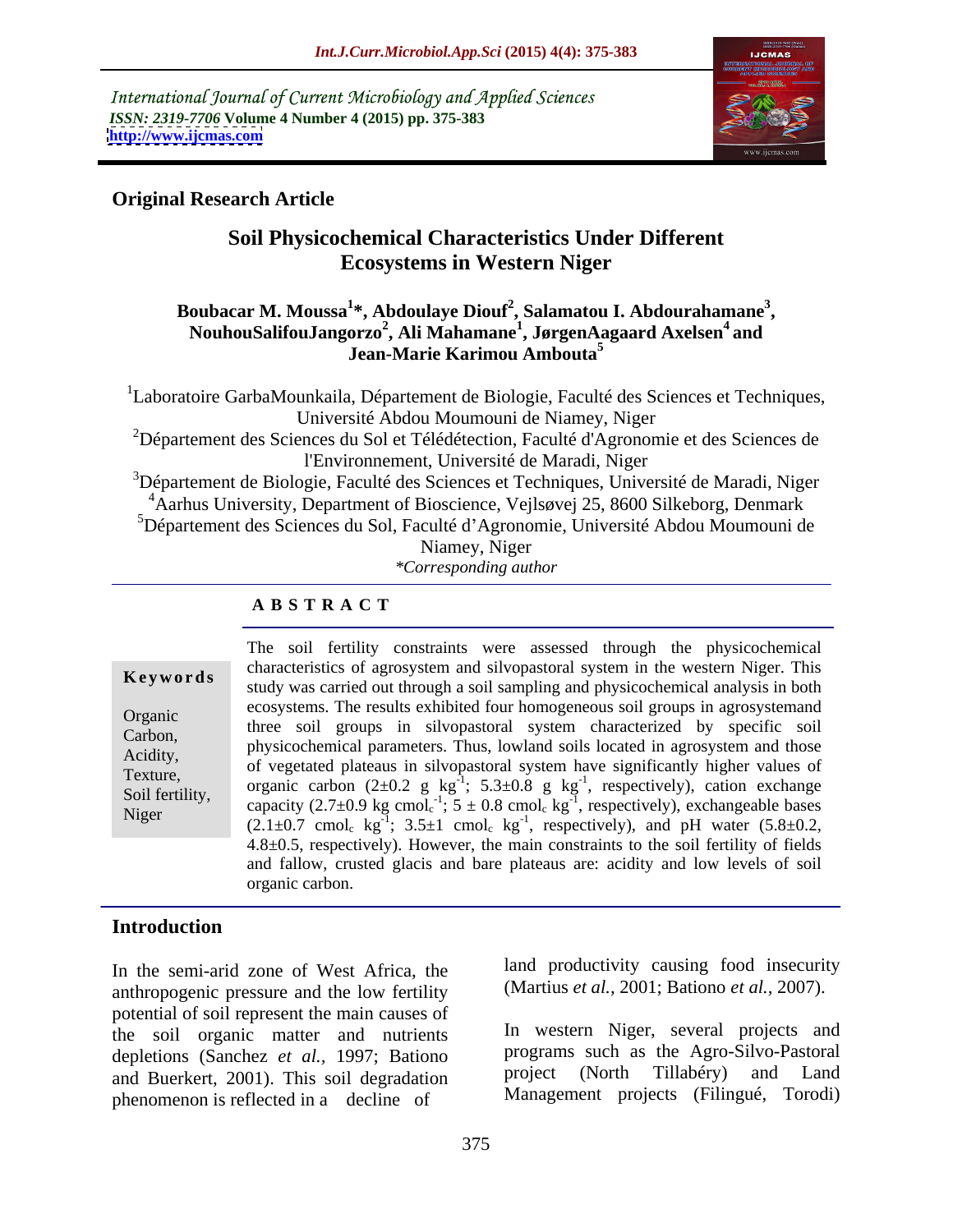were implemented in order to restore megatively. degraded soils and hence improve their productivity and livelihood of the local This study aimed at identifying the different community. However, failure to consider the soil groups of both ecosystems of western soil physical and chemical parameters in the solution Niger and their physicochemical management process hindered the characteristics in other to assess their restoration of these lands considerably. Soil parameters play a key role in the management of plant nutrition and optimal supply of nutrients depends on their optimization (Troeh and Thompson, 2005). The pH is a synthesising factor in soil fertility due to its influence on the This study was conducted in the rural assimilation of soil nutrients by plants. In fact, the absorption of minerals such as  $01^{\circ}50^{\circ}$ -02° 40') and Tamou (13°50'-14°17' phosphorus, potassium and nitrogen by the plant becomes more difficult as the pH Niger (Figure 1). The semi-arid area of decreases (Mathieu and Pieltain, 2003). Simiri is situated in the Sahelian climate<br>Land use further affects the physicochemical zone and Tamou is situated in the Saheloproperties of soil (Masto *et al.,* 2008). In soudanian zone (Figure 1). The topo western Niger, land uses are characterized sequence of these two areas is characterized by agrosystems and silvopastoral systems. by a succession of plateaus, glacis and Agrosystems are dominated by continuous and manual cultivation of millet and sorghum. However, the organic matter (Ambouta, 1997), the glacis of tropical content of these soils tends to decline rapidly under such activities (De Rouw and The natural vegetation is shrub steppe on Rajot, 2004). These low values of organic matter are associated with low levels of lowlands while tiger bush or mottled bush nitrogen and phosphorus (Bationo and Buerkert, 2001). Furthermore, silvopastoral 2010). The most abundant tree species are systems, located on the western plateaus of *Guierasene galensis* J.F. Gmel, *Combretum* Niger are commonly called "tiger bush" micranthum G. Don and Combretum (Ambouta, 1984). The soil of these *glutinosum* Perr.ex DC. The herbaceous formations is characterized by high levels of layer is dominated by *Mitracar* silt and clay particles (Guillaume *et al., pusscaber*Zucc., *Eragrostistremula* Stend., 1999). In fact, a high positive correlation is *Cenchrusbi florus* Roxb and *Microchloa* observed between the values of organic *indica* (L. f.) P. Beauv. The main occupation matter and the contents of clay (Bationo *et*  of local populations is agriculture and *al.,* 2007; Esteban and Robert, 2000). animal husbandry, and agriculture is Organic matter is strongly linked to fine soil widespread on glacis and lowlands. It is particles and becomes unavailable for the mainly rain fed and the crops are mineralization. However, wood cutting mainlymillet [Pennisetumglaucum (L.) R performed on these formations causes the Br.], Sorghum [Sorghum bicolor (L.) degradation of plant cover and affects the Moench.] and cowpea [Vignaunguiculata physicochemical properties of the soil (L.) Walp.]. The husbandry of cattle and

negatively.

Niger and their physicochemical fertility constraints.

### **Materials and Methods**

### **Study area**

Municipalities of Simiri (13°50' - 14°17' and and  $01^{\circ}50'$ -  $02^{\circ}40'$  in the Western part of Simiri is situated in the Sahelian climate zone and Tamou is situated in the Sahelo lowlands (Courault *et al.,* 1990). The consist mainly of regosol ferruginous soil and lowlands, alluvial soil. glacis and shrub or woody steppe in the are observed on the plateaus (Diouf *et al., micranthum* G. Don and *Combretum* layer is dominated by *Mitracar*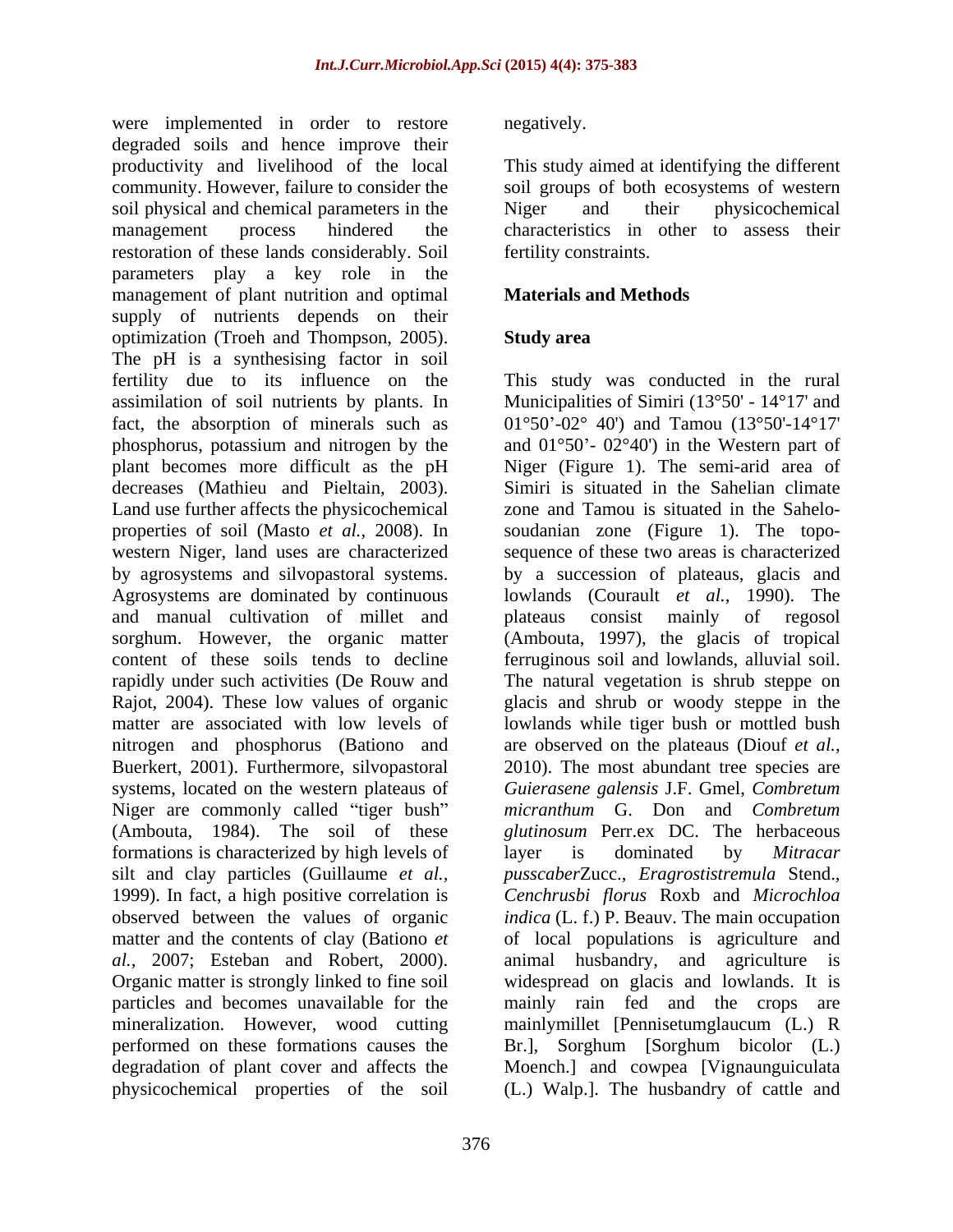important income generating activity for the populations. The plateaus are only being

subsamples collected at 0-20 cm depth from analyses with the R software (R the corners and one from the centre of the plot. The five subsamples were mixed homogeneously to form one composite Result and Discussion sample. The contract of the contract of the contract of the contract of the contract of the contract of the contract of the contract of the contract of the contract of the contract of the contract of the contract of the co

### **Soil physicochemical analysis**

(20 $-50 \mu$ m), fine sand (50 $-200 \mu$ m) and carbon was quantified by the Walkley and  $(P_0.05)$  explain 67.55% of the total electrode pH meter (Mathieu and Pieltain, 2003). Cation Exchange Capacity and

observations to identify homogeneous soil groups according to their physicochemical

small ruminants is the second most characteristics. Then a principal component grazed area during the rainy season. characterizing each of the identified soil **Soil sampling**  (parametric test) and Kruskal-Wallis (non- The sampling was done at 49 plots in the differences in physicochemical parameters agrosystems and 21 plots in the silvopastoral of the different soil groups. Multivariate system in July 2013. A sample consisted of analyses were performed with the PCORD a composite sample made up of four software (version 5.0) and univariate analysis (PCA) was carried out to highlight the linear combinations of the variables groups. Analysis of variance test (ANOVA) parametric test) were used to test for analyses with the R software (R development Core T., 2010).

## **Result and Discussion**

### **Identification of soil groups**

Soil samples were air-dried and sieved hierarchical classification. These are G1: through a 2 mm mesh sieve. Particle size fields + fallow, Tamou; G2: bare plateaus, analysis was carried out using the Robinson Tamou; G3: bare plateaus, Simiri; G4: pipette method. By this method the soil vegetated plateaus; G5: crusted glacis; G6: fraction was separate from content of clay lowlands; G7: fields+fallow, Simiri. The  $(\Box 2 \mu m)$ , fine silt  $(2-20 \mu m)$ , coarse silt physicochemical parameters characterizing coarse sand  $(200-2000 \mu m)$ . The organic (Figure 2). The two most significant axes Black (1934) method, while total variance (Table 1). Axis 1 demonstrates a phosphorus and total nitrogen were highly positive correlation with sand content determined with Kjeldahl method (Houba *et*  (r = 0.907) and a highly negative correlation *al.*, 1988). Available phosphorus was with the following variable groups: silt  $(r = -1)$ assessed by Bray-I procedure (Olsen and 0.867), clay+fine silt (r = -0.851), organic Sommers., 1982). Soil pH was determined carbon (r = -0.827) and cation exchange in soil-water ratio of 1:2.5 using a glass capacity (r = -0.817).This axis can be exchangeable cations were determined by (G4) have higher carbon content and silver-thiourea (AgTU) method. clay+fine silt content than the soils of **Statistical analysis** high positive correlation with pH (r = 0.700) A hierarchical classification based on soil acidity. Accordingly, soils of bare Euclidean distance and Ward's clustering plateaus (G3) and those of crusted glacis method was performed on the 70 (G5) are more acid than soil groups of Seven soil groups were identified by each of the groups are analysed using a PCA  $(P \Box 0.05)$  explain 67.55% of the total defined as a gradient of carbon and sandcontent.The soils of vegetated plateaus fields+fallow of Simiri (G7). Axis 2 shows a and can therefore be defined as a gradient of lowlands area (G6).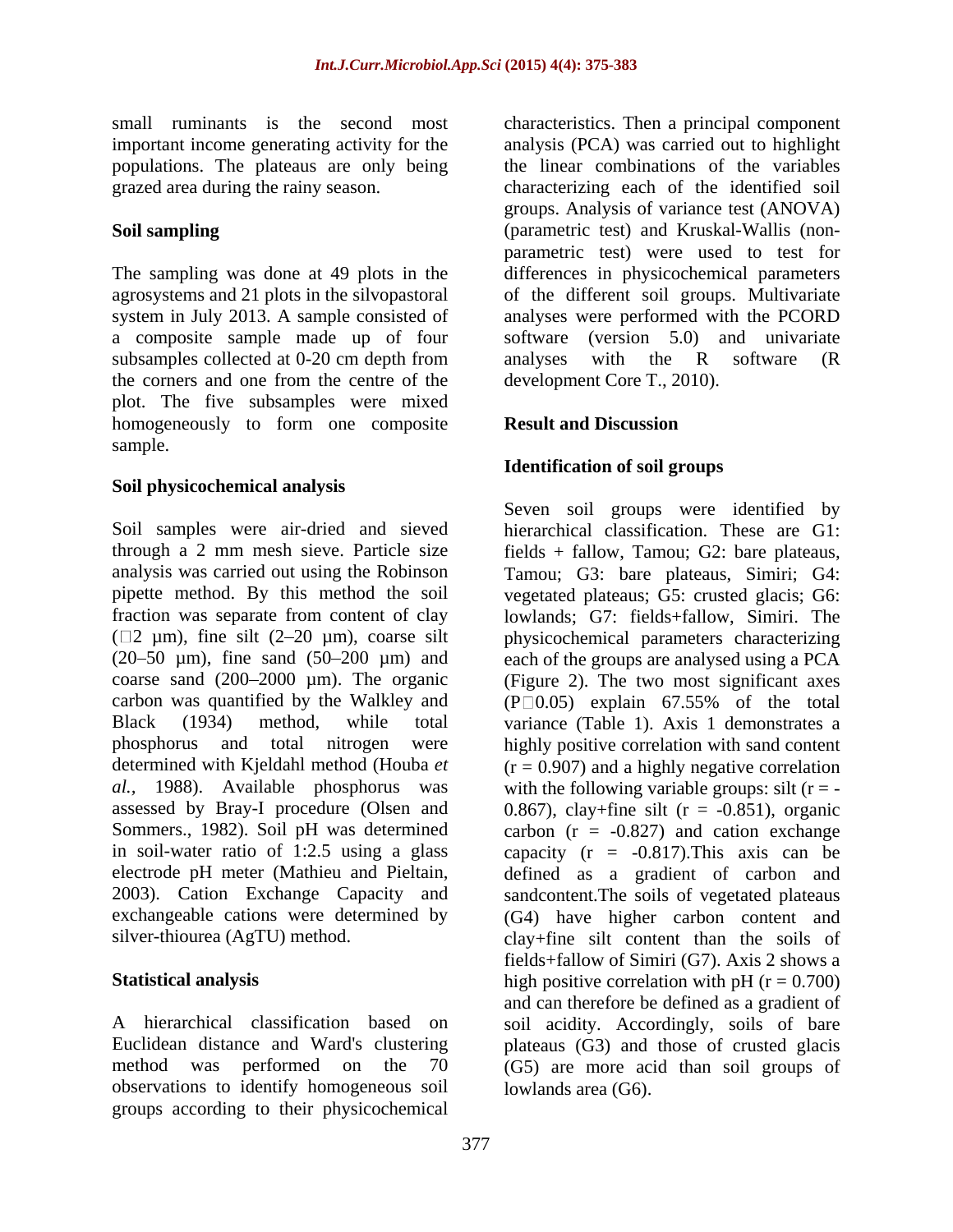agrosystems found in Simiri and Tamou  $g kg^{-1}$  and pH (5.8 $\pm$ 0.2) compared to other (Table 2). This could be explained by wind soil. In fact, the geomorphological position erosion that takes away sand particles of occupied by these formations promotes the plateaus and deposit them on glacis and formation of woody vegetation with a lowlands. In addition, manual cultivation percentage cover of 20.8±9% (Moussa *et al.,* mainly based on consistent turn up of soil 2013). Humidity and high degree of aeration leads to loss of clay and silt from the topsoil of these sandy soils could also favour the (Barthes *et al.*, 1998; De Rouw and Rajot., mineralization of litter by microorganisms.<br>2004; Kouassi, 2009). The crusted glacis soil group (G5) demonstrated the highest  $(P \Box 0.001)$  contents of clay and clay+fine soils, decreasing soil carbon content is one barticles (clay-fine silt) obtained on The sandy texture of these soils associated exchangeable cations resulting in low values mg  $kg^{-1}$ ). Effectively, with low pH values, form an insoluble component that is presence of charges on their surface (Bradyunavailable to plants (Busman *et al.,*

378

Agrosystem soils and a same and a search of the 2002). However, lowland areas have Sand classes are significantly dominant in content  $(2.0 \pm 0.2 \text{ g kg}^{-1})$ , nitrogen  $(0.3 \pm 0.07 \text{ m})$ 2002).However, lowland areas have recorded significantly higher organic carbon ), nitrogen (0.3±0.07 mineralization of litter by microorganisms.

### **Soils of silvopastoral systems**

silt (Table 2). These values of fine particles The vegetation type called "tiger bush" is associated to the low organic carbon content found on plateaus made of clay and  $(1.2 \text{ to } 2 \text{ g kg}^{-1})$  for all agrosystem soils sandstone of the Continental Terminal (Table 3) indicate a physical degradation which covers a large part of the Niger Basin through surface crusting (Pieri, 1989). These  $\qquad \qquad$  (Ambouta, 1984). The low slope ( $\Box$ 1%) of low organic carbon values are close to those these plateaus allows a laminar runoff that reported by De Rouw and Rajot (2004) in carry's away fine particles towards the semi-arid Niger. Indeed, in most tropical vegetation areas. Thus, measures of fine of the consequences of crop residues vegetated areas (34±6%) were significantly removal and rapid turnover rate of organic higher than those in denuded areas of matter (Pieri, 1989; Feller and Beare, 1997; Tamou (20±3%) (Table 2). The soil organic Bationo and Buerkert, 2001). Low values of carbon follows the same trend, probably due the carbon/nitrogen ratio (<14) confirms the to the availability of organic matter and finer high mineralization activity of organic soil texture. In fact, litter is more available at matter in these sandy soils. In addition, the vegetated plateaus than at bare plateaus low total nitrogen measurements recorded in (Hiernaux and Gérard, 1999). Regarding soil these agrosystems  $(0.1 \text{ to } 0.3 \text{ g kg}^{-1})$  are  $\left(\frac{1}{100}\right)$  texture, a strong positive correlation was probably due to low organic matter content. observed between the values of organic with low organic carbon cause loss of authors have obtained the same trend of exchangeable bases  $(S \le 2.3 \text{ cmol}_c \text{ kg}$  2000). The significantly highest level of <sup>1</sup>). This leaching leads to an increase in cation exchange capacity (5.0 $\pm$ 0.8 cmol<sub>c</sub> kg<sup>-1</sup> hydrogen ions on the soil particles that could  $1)$  and exchangeable bases  $(3.5 \pm 1 \text{cmol}_c \text{ kg}^{-1})$ explain the high acidity of these soils was obtained in the vegetated plateaus (pH<5.8).In addition, a low value of (Table 3). These values could be derived phosphorus is available for plants  $(\leq 8.1 \pm 1.7$  from the high carbon measurements mg kg<sup>-1</sup>). Effectively, with low pH values,  $(5.3 \pm 0.8g \text{ kg}^{-1})$  and content of fine particles iron oxide particles of these tropical (34±6). In fact, clays and organic matter ferruginous soils react with phosphate to through their colloidal properties favour the particles (clay+fine silt) obtained matter and the contents of clay. Several (Bationo *et al.,* 2007; Esteban and Robert, **-** Construction of the construction  $-\overline{1}_\lambda$  $)$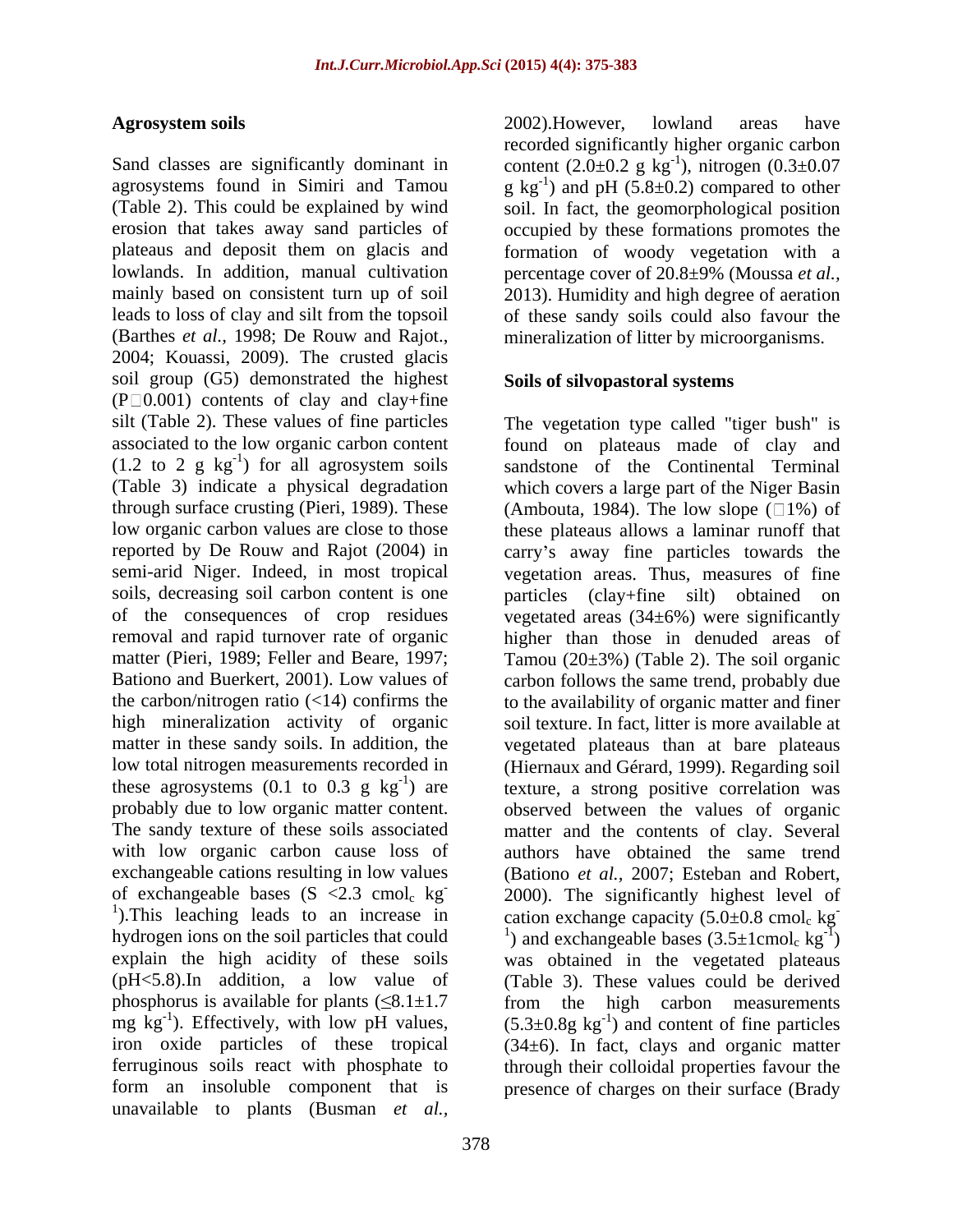*et al.*, 2002). However, the low pH values Indeed, micro-organisms activity is reduced obtained on bare plateaus would be a large part of the organic matter obtained on bare plateaus would be a and a large part of the organic matter limiting factor for plant growth in these remains inactive with low pH (Kemmitt *et*  soils. Phosphorus, potassium and nitrogen *al.*, 2006). are absorbed even more difficultly as the pH<br>is lowered (Mathieu and Pieltain, 2003). *et al.*, 2002). However, the low pH values<br>obtained on bare plateaus would be a<br>limiting factor for plant growth in these<br>soils. Phosphorus, potassium and nitrogen<br>are absorbed even more difficultly as the pH<br>is lowered (

*al.,* 2006).

|                            | Axis 1   | Axis 2   | Axis 3   |
|----------------------------|----------|----------|----------|
| Eigenvalue                 | 6.6      | 2.1      | 1.1      |
| Percentage of variance     | 51.06    | 16.49    | 8.91     |
| Probability                | 0.001    | 0.001    | 1.00     |
| Physicochemical parameters |          |          |          |
| Clay                       | $-0.745$ | $-0.569$ | $-0.179$ |
| Silt                       | $-0.867$ | 0.091    | 0.145    |
| Sand                       | 0.907    | 0.338    | 0.052    |
| $Clay + fine$ silt         | $-0.851$ | $-0.457$ | $-0.096$ |
| Organiccarbon              | $-0.827$ | 0.249    | $-0.274$ |
| <b>Total Nitrogen</b>      | $-0.698$ | 0.250    | $-0.050$ |
| <b>Total Potassium</b>     | $-0.488$ | 0.576    | 0.508    |
| <b>Total Phosphorus</b>    | $-0.574$ | $-0.449$ | 0.312    |
| AvailablePhosphorus        | $-0.643$ | 0.203    | 0.540    |
| pH                         | 0.155    | 0.700    | $-0.143$ |
| Cation exchange capacity   | $-0.817$ | 0.275    | $-0.361$ |
| Exchangeable bases         | $-0.676$ | 0.461    | $-0.401$ |

**Table.1** Eigen value, percentage of variance, probability and correlation coefficient between physicochemical parameters and the first three axes of the Principal Component Analysis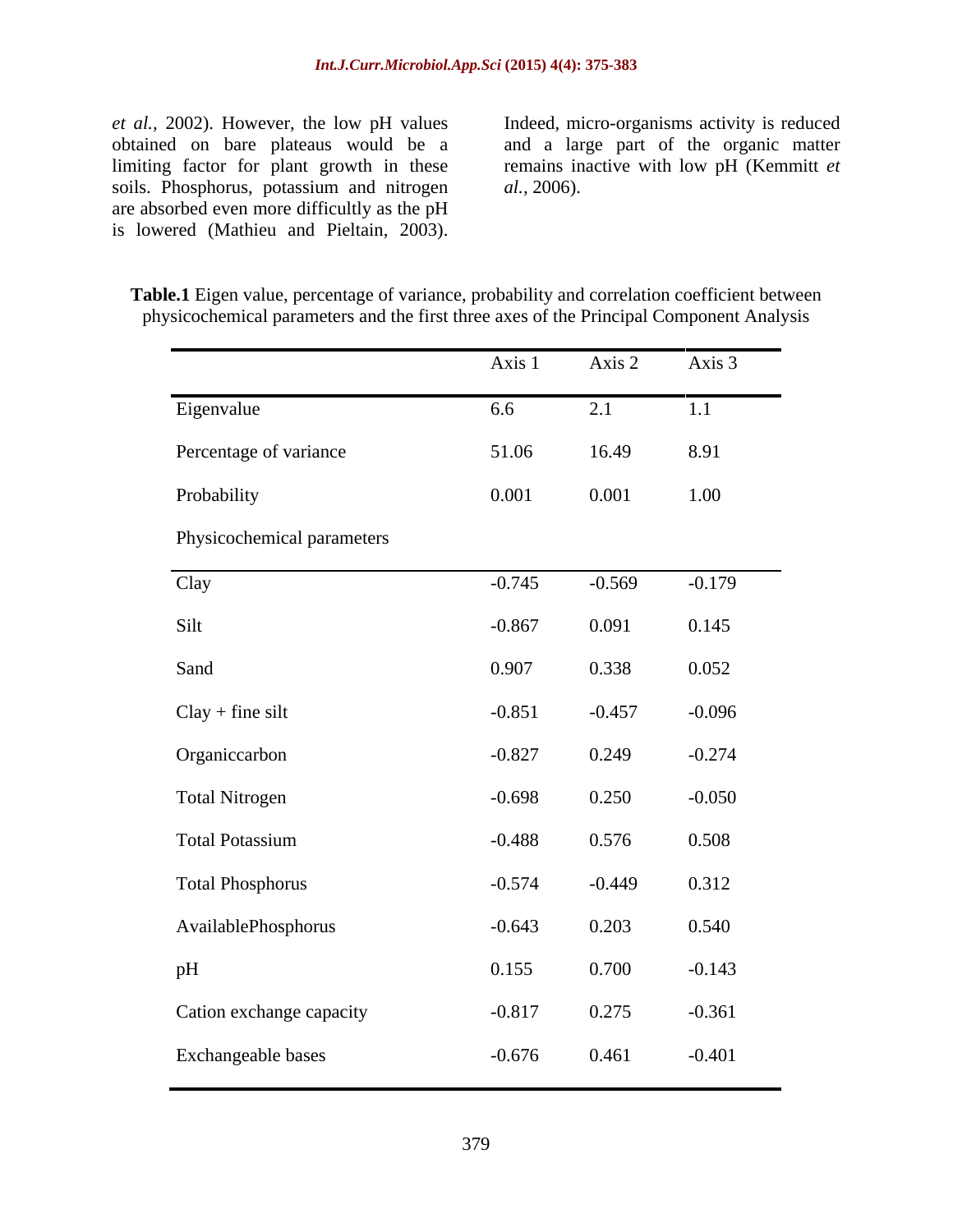| <b>Physica</b>                                             |                  | Agrosvstem                        |                |              |                                 | <b>Nilvopastoral system</b> |                                                       |
|------------------------------------------------------------|------------------|-----------------------------------|----------------|--------------|---------------------------------|-----------------------------|-------------------------------------------------------|
| Parameters $\frac{6}{6}$ G1(n=7) G5(n=13) G6(n=5) G7(n=24) |                  |                                   |                |              | $G2(n=7)$ $G3(n=6)$ $G4(n=8)$   |                             |                                                       |
|                                                            | $10\pm2^{\circ}$ |                                   |                |              | $\Box 0.001$ $15 \pm 3^{\circ}$ | $23\pm2^{6}$                | $27\pm4^b$ 0.001                                      |
|                                                            |                  |                                   |                |              |                                 |                             | $\Box 0.001$ $12\pm5^a$ $13\pm3^a$ $14\pm5^a$ 0.724   |
|                                                            | $82{\pm}5^{6}$   | $74\pm3^{\circ}$ $86\pm3^{\circ}$ | $89 \pm 2^{b}$ |              |                                 |                             | $\Box 0.001$ $73\pm5^a$ $64\pm4^b$ $59\pm8^b$ $0.003$ |
| $Clay + fine$ silt                                         | $14\pm4^{\rm a}$ |                                   |                | $\Box 0.001$ |                                 |                             | $34\pm6^6$ 0.001                                      |

**Table.2** Comparison of means (mean ± standard deviation) for the physical parameters of the soils according to the type of ecosystem

G1: fields + fallow, Tamou; G2: bare plateaus, Tamou; G3: bare plateaus, Simiri; G4: vegetated plateaus; G5: crusted glacis; G6: lowlands; G7: fields+fallow, Simiri; P: Probability; n: number of soil sample. On each line, values accompanied by different letters are significantly different at probability level  $\alpha = 0.05$ 

| Table.3 Co.<br>$\gamma$ + standard deviant<br>$_{\rm out}$ (n) for chemic<br>$\cdot$ u ot mean (m $\cdot$<br>mean tmean | $\ldots$ ers of the soils according $\ddot{\phantom{1}}$<br>$+$ $\alpha$ $+$ $\alpha$ $\alpha$ $+$ $\alpha$ $\alpha$ $+$ |  |  |
|-------------------------------------------------------------------------------------------------------------------------|--------------------------------------------------------------------------------------------------------------------------|--|--|
|                                                                                                                         |                                                                                                                          |  |  |

| parameters                                                          |                                                                                                                                                                                         |                                                                       | Silvopastoral system                               |                                                                                                     |
|---------------------------------------------------------------------|-----------------------------------------------------------------------------------------------------------------------------------------------------------------------------------------|-----------------------------------------------------------------------|----------------------------------------------------|-----------------------------------------------------------------------------------------------------|
|                                                                     | $G1(n=7)$ $G5(n=13)$ $G6(n=5)$ $G7(n=24)$                                                                                                                                               | $G2(n=7)$ $G3(n=6)$ $G4(n=8)$                                         |                                                    |                                                                                                     |
| $C(gkg^{-1})$<br>$1.9 + 0.3^{b}$                                    | $1.2\pm0.6^a$ $2.0\pm0.2^b$ $1.2\pm0.6^a$ $0.001$ $3.7\pm0.6^b$ $2.5\pm0.5^a$ $5.3\pm0.8^c$ $0.001$                                                                                     |                                                                       |                                                    |                                                                                                     |
| $N(g kg-1)$                                                         | $0.2\pm0.04^{\text{a}}$ $0.1\pm0.06^{\text{a}}$ $0.3\pm0.07^{\text{b}}$ $0.1\pm0.05^{\text{a}}$ $0.010$ $0.2\pm0.06^{\text{a}}$ $0.3\pm0.03^{\text{a}}$ $0.3\pm0.04^{\text{a}}$ $0.084$ |                                                                       |                                                    |                                                                                                     |
| $14 \pm 11^{\rm a}$<br>$C N-1$<br>$12\pm3^{\rm a}$                  | 0.079<br>$9 \pm 3^{\rm a}$<br>$9\pm5^{\mathrm{a}}$                                                                                                                                      | $17+5^{\rm b}$<br>$9\pm3^{\rm a}$                                     | $17\pm4^{\circ}$ 0.004                             |                                                                                                     |
| $33 \pm 6^{\rm a}$<br>$139 \pm 45^{\circ}$<br>$K(mg kg-1)$          | $96 \pm 28$ <sup>bc</sup>                                                                                                                                                               | $74\pm36^{\circ}$ 0.001 128 $\pm50^{\circ}$                           | $117 \pm 25^{\circ}$<br>$121 \pm 27^{\circ}$ 0.943 |                                                                                                     |
| $60 \pm 12^{\rm a}$<br>$P_{tot}(mg kg^{-1})$<br>90 $\pm 15^{\circ}$ | $78 \pm 21^{ab}$                                                                                                                                                                        | $67\pm18^a$ 0.001 $96\pm15^a$ 165 $\pm29^b$ 92 $\pm15^a$ 0.001        |                                                    |                                                                                                     |
| $8.1 \pm 1.7^{\circ}$<br>$P_$ avail (mg kg <sup>-1</sup> )          | $5.3 \pm 1.2^{\text{a}}$ $7.5 \pm 4.7^{\text{a}}$                                                                                                                                       | 6.0±1.8 <sup>a</sup> 0.066 8.7±2 <sup>a</sup><br>$12.3 \pm 1^{\circ}$ | $9.0 \pm 1.3^{\text{a}}$ 0.002                     |                                                                                                     |
| $CEC$ (cmol <sub>c</sub> kg <sup>-1</sup> )                         | $2.9\pm0.6^{\circ}$ $2.1\pm0.6^{\circ}$ $2.7\pm0.9^{\circ}$ $1.6\pm0.5^{\circ}$ $0.001$ $3.7\pm1.4^{\circ}$ $2.8\pm0.7^{\circ}$ $5.0\pm0.8^{\circ}$ $0.002$                             |                                                                       |                                                    |                                                                                                     |
| $S$ (cmol <sub>c</sub> kg <sup>-1</sup> )<br>$2.3 \pm 0.3^{\circ}$  | $1.2 \pm 0.4^{\text{a}}$ $2.1 \pm 0.7^{\text{b}}$                                                                                                                                       | $1.0\pm0.5^a$ 0.001 $1.9\pm1.3^a$ $1.1\pm0.4^a$                       | $3.5 \pm 1^{\circ}$                                | 0.002                                                                                               |
| $4.3 \pm 0.2^{\circ}$                                               |                                                                                                                                                                                         |                                                                       |                                                    |                                                                                                     |
|                                                                     |                                                                                                                                                                                         |                                                                       |                                                    | $4.0\pm0.1^a$ $5.8\pm0.2^d$ $4.6\pm0.4^c$ $0.001$ $4.3\pm0.3^b$ $4.1\pm0.3^a$ $4.8\pm0.5^b$ $0.017$ |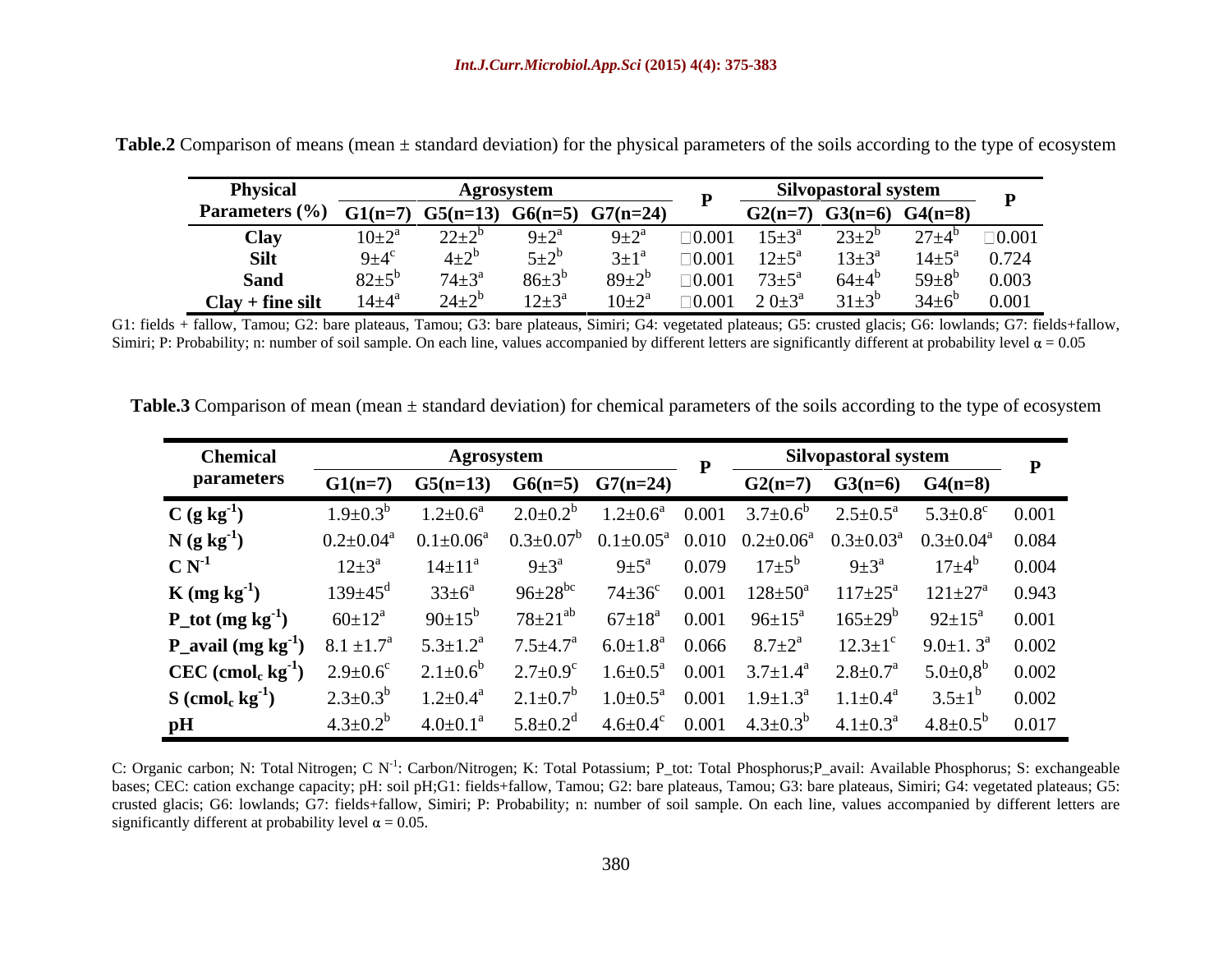

**Figure.1** Location of district of Simiri, Tamou and climatic zones in Niger

**Figure.2** Principal Component Analysis (PCA) based on 12 physicochemical parameters of soil groups (G1 to G7) based on a hierarchical classification are shown

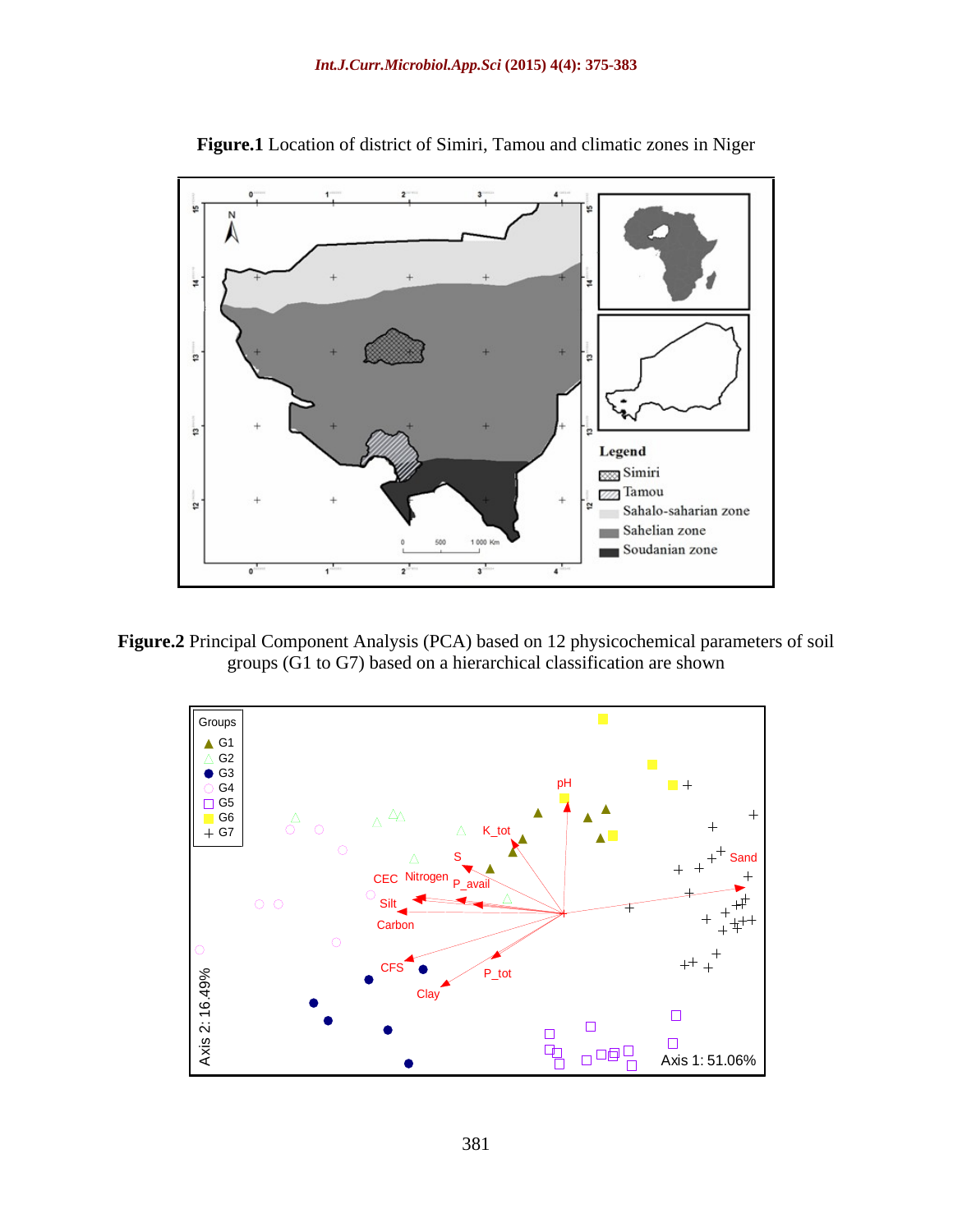We thank all those who have contributed to ligneuse et des organisations improve this document. We wish to thank pelliculaires de surface des also UNDESERT (EU FP7 243906), "Understanding and combating dégradation de la Commune rurale de desertification to mitigate its impact on ecosystem services" funded by the European  $7(5)$ : 1963–1975. Research and Innovation, Environment **Mahamane,** Mahamane, Theoretics, C. Harisson, Y., Habou, R., 2013.<br>
Mahamane, A., Harisson, Harisson (and the state of the state of the state of the state of the state of the contents of the contents of the contents of t

- Ambouta, J.M.K., 1997. Définition et phosphorus in soils. In: Phosphorus in la brousse tigrée de l'ouest nigérien. In LibbeyEurotext, Paris, Pp. 41–57. Danin,
- Ambouta, K., 1984. Contribution à Craswell, E.T., Lefroy, R.D.B., 2001. The Ingénieur, Université de Nancy, Pp.
- Barthes, B., Albrecht, A., Asseline, J., De
- Bationo, A., Kihara, J., Vanlauwe, B., Waswa, B., Kimetu, J. 2007. Soil ecosystems. *Agricult. Syst.*, 94: 13–25. 835.
- Bationo, A., Buerkert, A. 2001. Soil organic Esteban, G.J., Robert, B.J. 2000. The vertical Africa. *Nutr. Cycl. Agroecosyst.,* 61:
- Moussa, M.B., Inoussa, M.M., Ambouta, J-

**Acknowledgment** Harissou, Y., Habou, R., 2013. ligneuse et des organisations pelliculaires de surface des agroécosystèmes à différents stades de Simiri (Niger). *Int. J. Biol. Chem. Sci.,* 7(5): 1963–1975.

- Commission, Directorate General for Brady, N.C., Weil, R.R. 2002. The nature and Programme for financial support. The Education Inc., Upper Saddle River, properties of soils, 13th edn. Pearson NJ, USA.
- **References** Busman, L., Lamb, J., Randall, G., Rehm, G., caractérisation des structures de the Agricultural Environment. Regents végétation contractée au sahel: cas de of the University of Minnesota, Schmitt, M. 2002. The nature of Minnesota, FO-06 795-GO., Pp. 1-7.
	- : d Herbès J.M., Ambouta J.M.K., Courault, D., D'Herbes, J.M., Valentin, C. Peltier R., éds. Fonctionnement et 1990. Le bassin versant de Sama Dey : gestion des écosystèmes forestiers premières observations pédologiques et contractés sahéliens. John phyto-écologiques. ORSTOM, Paris. Danin,
	- l'édaphologie de la brousse tigrée de les cole and function of organic matter in l'Ouest Nigérien. Thèse de Docteur tropical soils. *Nutr. Cycl. Agroecosyst.*,  $61: 7-18.$
	- 115. De Rouw, A., Rajot, J.L. 2004. Soil organic Noni, G., Roose, E., Viennot, M. 1998. Sahelian farming systems based on Pratiques culturales et érodibilité du sol manuring or fallowing. *Agricult.* dans les Rougiers de Camarès *Ecosyst. Environ.*, 104: 263–276. matter, surface crusting and erosion in
	- (Aveyron)*. Etude et Gestion des Sols,* Diouf, A., Barbier, N., Mahamane, A., 5(3): 157 170. Lejoly, J., Saadou, M., Bogaert, J. organic carbon dynamics, functions "Brousse tachetée" au Sud-ouest du and management in West African agro- Niger. *Can. J. Forest Res.,* 40: 827 2010. Caractérisation de la structure spatiale des individus ligneux dans une 835.
	- carbon management for sustainable distribution of soil organic carbon and land use in Sudano-Sahelian West its ecological applications. 10(2): 423– 436.
	- 131 142. Feller, C., Beare, M.H. 1997. Physical control of soil organic matter dynamics in the tropics. *Geoderma*, 79: 69–116.